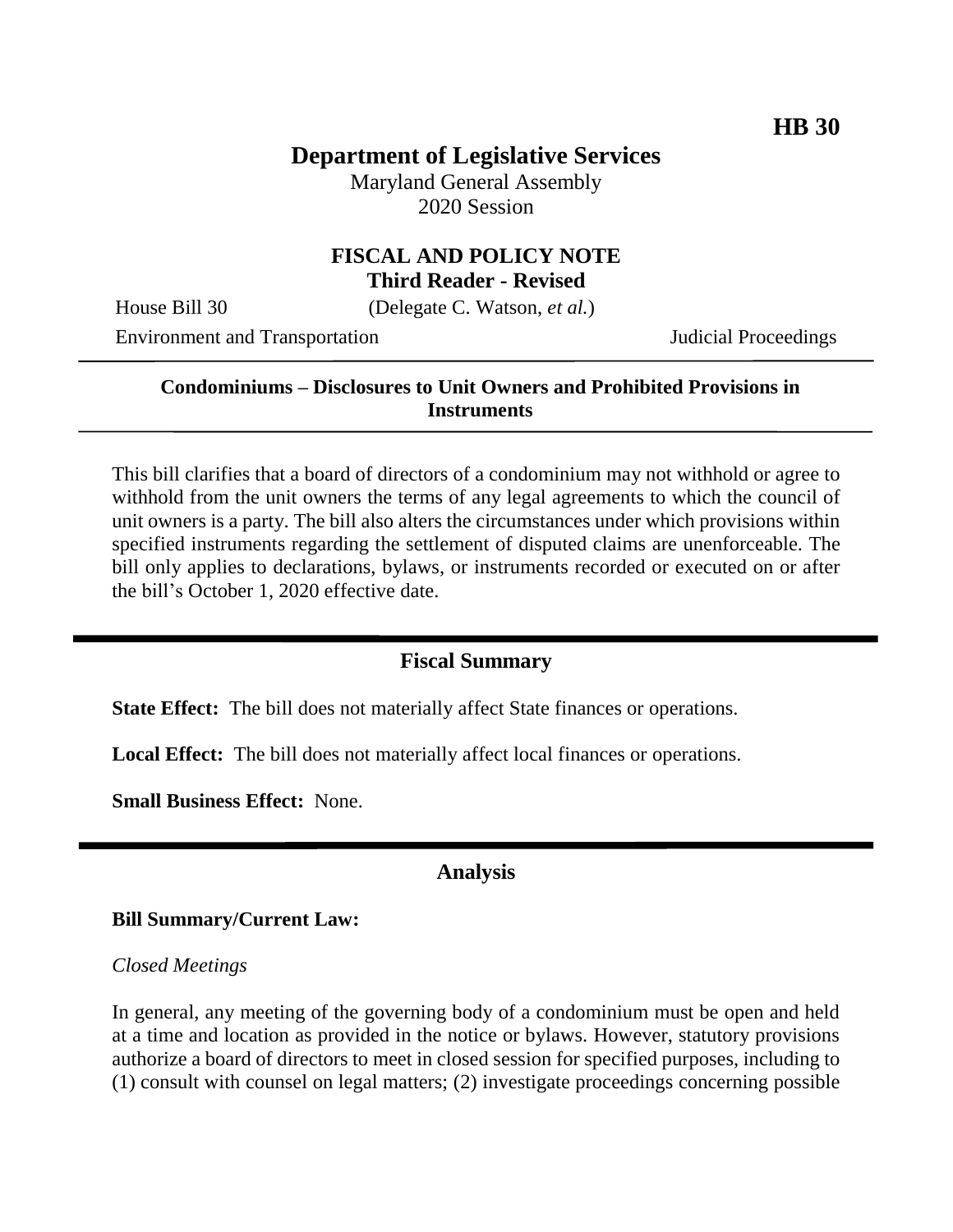or actual misconduct; and (3) consider the terms or conditions of a business transaction in the negotiation stage if the disclosure could adversely affect the economic interests of the council of unit owners. The bill clarifies that the provisions regarding closed meetings may not be interpreted to authorize the board to withhold or agree to withhold from the unit owners the terms of any legal agreement to which the council of unit owners is a party.

## *Unenforceable Provisions in Instruments*

Any provision of an instrument, such as a declaration, bylaw, or contract for the initial sale of a condominium unit, made by a developer or vendor in accordance with the Maryland Condominium Act is unenforceable if the provision relates to the right to bring specified claims under applicable law and has specified effects. Currently, a provision is unenforceable if it:

- shortens the statute of limitations applicable to any claim;
- waives the application of the discovery rule or other accrual data applicable to a claim;
- requires a unit owner or the council of unit owners to assert a claim subject to arbitration within a period of time that is shorter than the statute of limitations applicable to the claim; or
- operates to prevent a unit owner or the council of unit owners from filing a lawsuit, initiating arbitration proceedings for a claim subject to arbitration, or otherwise asserting a claim within the statute of limitations applicable to the claim.

The bill adds that any provision in an agreement, other than an agreement related to a personnel matter or an individual owner assessment account, is unenforceable if it prohibits the disclosure to the unit owners or to a specified purchaser of any term of the agreement.

Under current law, the provisions governing enforceability do not apply to agreements or other instruments (1) entered into by a developer or vendor and a council of unit owners for the purpose of settling a disputed claim after the date on which the unit owners, as specified, first elect a controlling majority of the members of the board of directors or (2) entered into by a developer or vendor and a unit owner for the purpose of settling a disputed claim after the date the unit is conveyed to the unit's purchaser. These provisions regarding applicability are unchanged in the bill.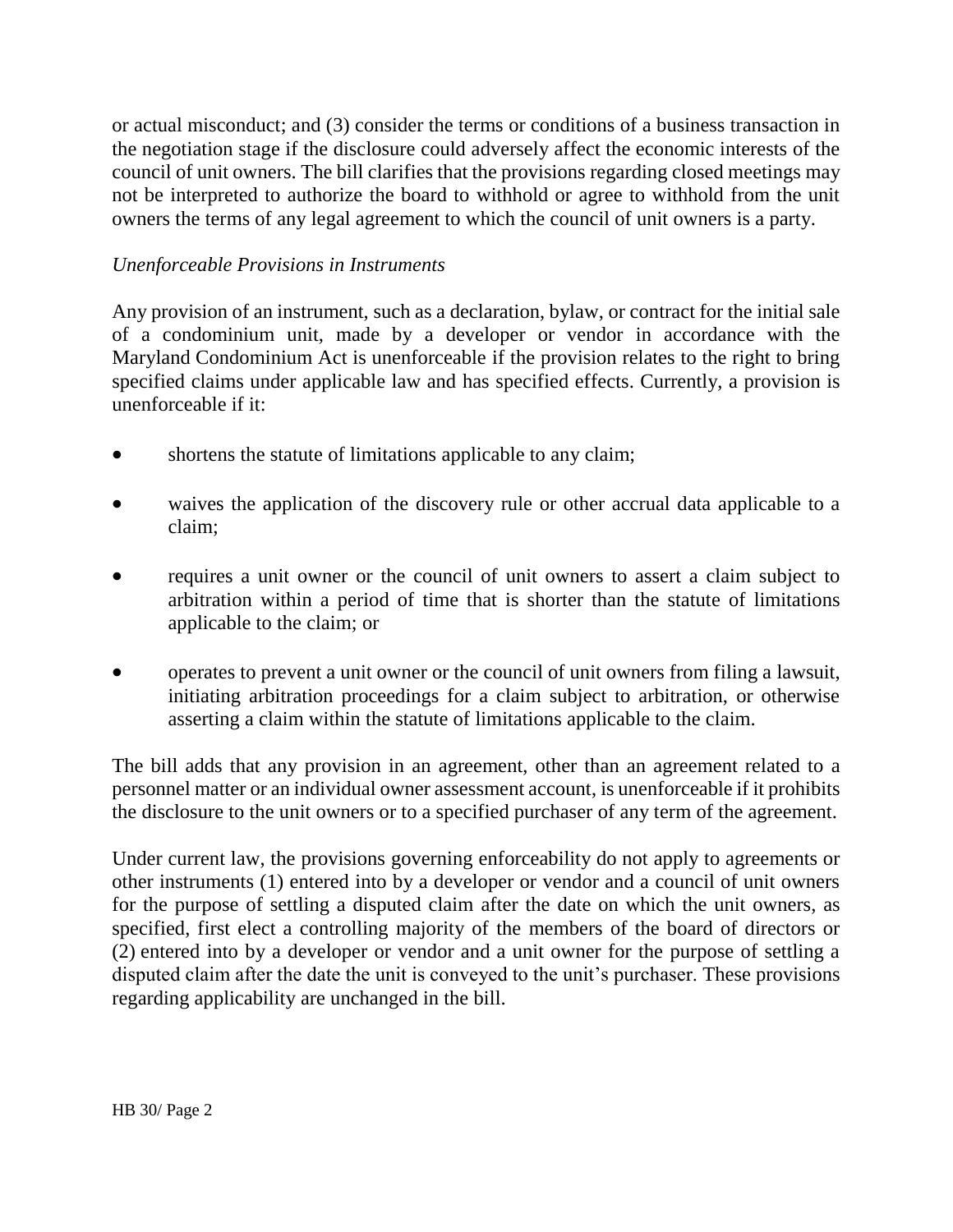"Vendor" means any person engaged in the business of erecting or creating an improvement on realty or to whom a completed improvement has been granted for resale in the course of his or her business.

**Background:** For more information on condominiums, which, along with cooperatives and homeowners associations are commonly known as common ownership communities, see the **Appendix – Common Ownership Communities**.

## **Additional Information**

**Prior Introductions:** None.

**Designated Cross File:** SB 471 (Senator Hester) - Judicial Proceedings.

**Information Source(s):** Office of the Attorney General (Consumer Protection Division); Judiciary (Administrative Office of the Courts); Department of Legislative Services

| <b>Fiscal Note History:</b> | First Reader - January 22, 2020         |
|-----------------------------|-----------------------------------------|
| rh/ikb                      | Third Reader - March 15, 2020           |
|                             | Revised - Amendment(s) - March 15, 2020 |

Analysis by: Donavan A. Ham Direct Inquiries to:

(410) 946-5510 (301) 970-5510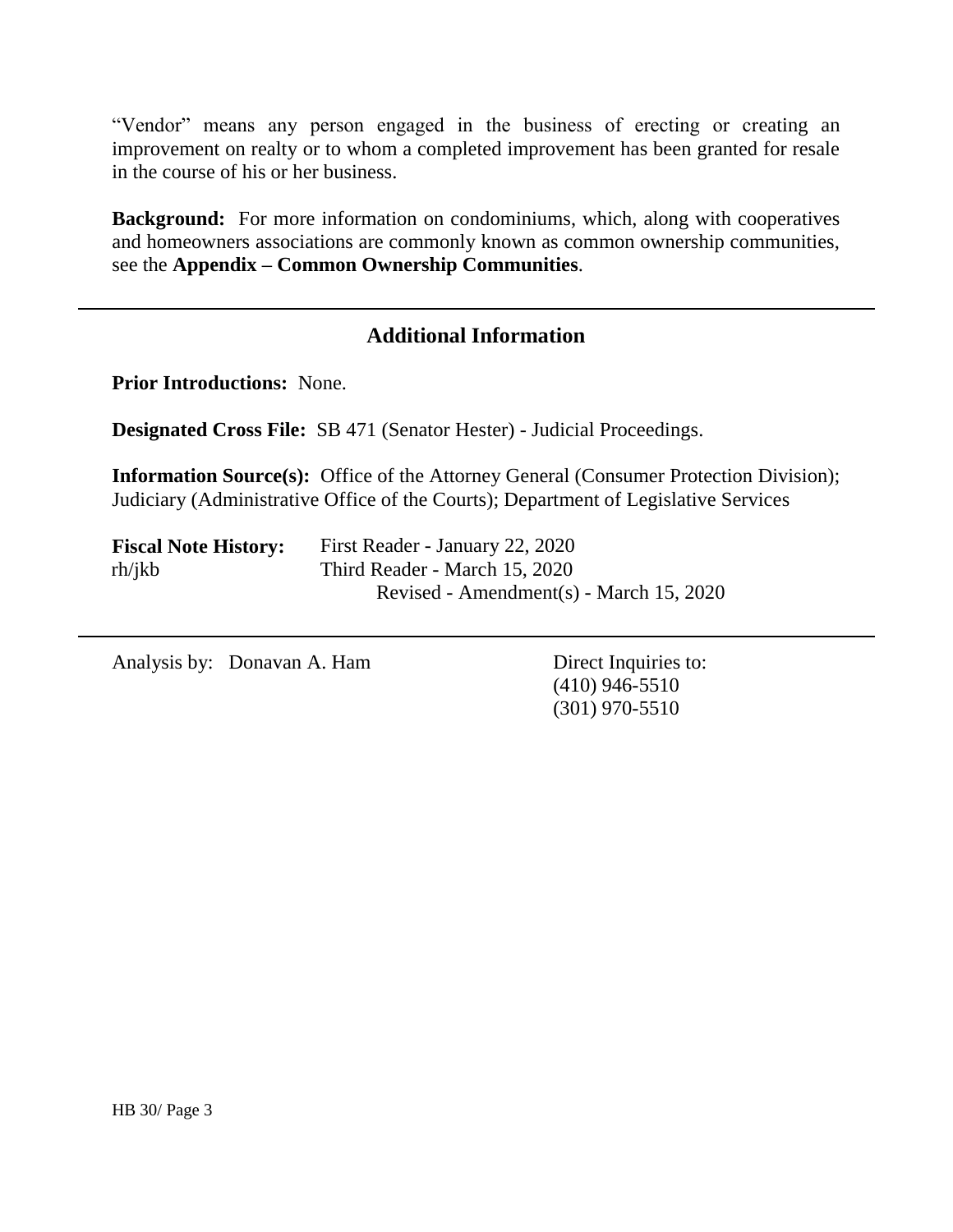# **Appendix – Common Ownership Communities**

When a person purchases a single-family home, condominium, or an interest in a cooperative housing corporation, he or she may also be required to join an association of owners, which is intended to act in the common interests of all the homeowners, condominium unit owners, or cooperative owners in the community. Collectively, these associations are often referred to as common ownership communities (COCs). In Maryland, a growing number of newly constructed or newly converted residences are located in some form of a COC.

The affairs of a condominium are governed by a council of unit owners, which comprises all unit owners. Among other powers, the council of unit owners has the power to impose assessments on the unit owners to pay common expenses. A council of unit owners may delegate its powers to a board of directors, officers, or a managing agent. Condominiums are governed under Title 11 of the Real Property Article.

Many new housing developments are subject to a homeowners association (HOA) that is created by a governing document and has the authority to impose mandatory fees on lots in the development in connection with the provision of services or for the benefit of the lots, the lot owners, or the common areas. HOAs are governed under Title 11B of the Real Property Article.

A "cooperative housing corporation" or "cooperative" is a corporation that owns real property. A resident of a cooperative does not own his or her unit; rather, the person owns an interest in the corporation, which leases the unit to the person for residential use. Cooperatives are governed by the laws in Title 5, Subtitle 6B of the Corporations and Associations Article.

Condominiums and HOAs may be authorized by their governing documents to impose liens on units or lots to collect unpaid assessments or fees. In a cooperative, the governing documents usually provide for the collection of delinquent fees, and evictions for unpaid fees are generally pursued by way of a landlord-tenant action.

#### *Number of Common Ownership Communities in Maryland*

Since registration of the various COCs is not required statewide, the exact number of COCs in Maryland is unknown. However, public offering statements for condominium regimes are required by law to be registered with the Secretary of State (SOS). SOS registration records show that, as of December 2019, 2,713 condominium regimes have been registered with the State. The State Department of Assessments and Taxation, which maintains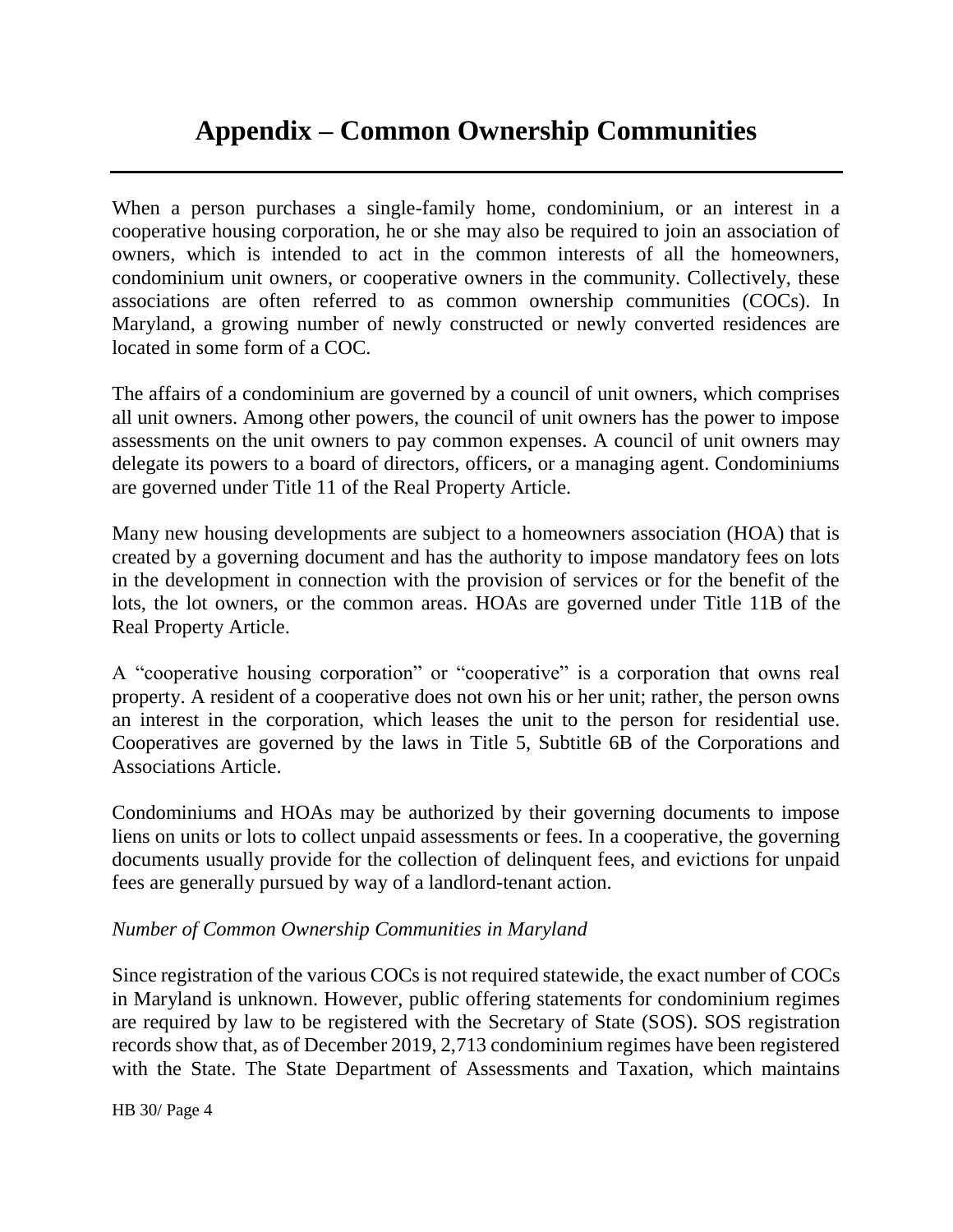assessment records based on class of property, reports there were 225,038 condominium units (both commercial and residential) in the State as of July 2019. The Foundation for Community Association Research estimated there were 1.0 million residents living in 6,775 community associations in the State in 2018.

## *Task Force on Common Ownership Communities*

With a growing number of Marylanders residing in COCs, and evidence that some COCs had issues with governance, dispute resolution, and financial stability, the General Assembly created the Task Force on Common Ownership Communities in 2005 (Chapter 469 of 2005). The issues addressed by the task force included the education and training needs of COC boards and prospective buyers, availability of alternative dispute resolution services, special considerations of aging COCs, collection of assessments, and resale of homes within COCs. The task force met 10 times, held five public hearings, and submitted its final report in December 2006. The report's findings and recommendations have served, in subsequent years, as the basis for numerous pieces of legislation intended to improve the operation of COCs. This legislation, enacted from 2007 through 2017:

- authorized a group of three or more unit or lot owners in a condominium or HOA to petition a circuit court to appoint a receiver in specified situations frequently found in aging communities (Chapter 321 of 2007);
- gave the Consumer Protection Division within the Office of the Attorney General increased authority over violations of the Maryland Homeowners Association Act (Chapter 593 of 2007);
- eased restrictions on the ability of condominiums and HOAs to amend their governing documents (Chapters 144 and 145 of 2008 and Chapter 480 of 2017);
- strengthened the transition process from developer to the governing body of a condominium or HOA by allowing the governing body to terminate specified contracts and requiring the developer to provide specified documents (Chapters 95 and 96 of 2009);
- required the governing body of a COC to purchase fidelity insurance or a fidelity bond covering various acts of malfeasance by COC officers, directors, and other specified employees and agents (Chapters 77 and 78 of 2009 and Chapter 615 of 2010);